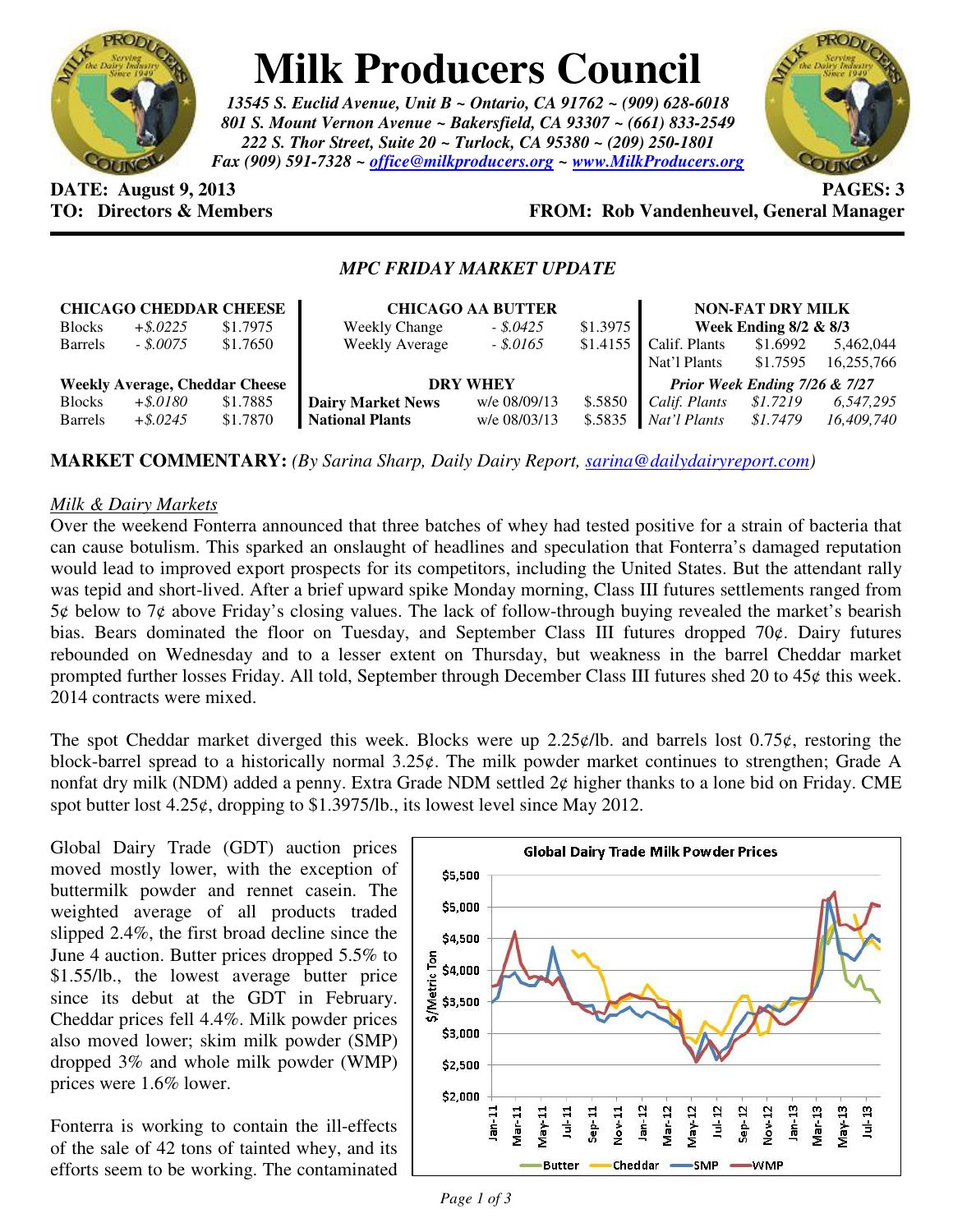whey protein was produced in March 2012 and sold to eight companies and processed into as much as 1,000 tons of consumer goods. Fonterra has worked with the buyers to locate and recall all adulterated products. Russia has issued a blanket ban on imports of New Zealand dairy products, but China is working closely to maintain its trade relationship with Fonterra. The Chinese have temporarily suspended imports of some products containing whey powder from New Zealand. With China committed to its primary supplier, the botulism scare will likely have only a minimal impact on the global dairy trade in the short-term.

This is the second blemish on Fonterra's reputation this year. In January they discovered traces of dicyandiamide in some products. The agrichemical posed no food safety risk, but it damaged Fonterra's relationship with key customers, including China. Over time scares like these could encourage end users to diversify their sources of product, because dependence on a single provider puts supply chains at risk.



U.S. dairy product exports in June were notably higher than in June 2012. June butter exports totaled 16.8 million lbs., the highest monthly volume since April 2011. This was nearly double export sales in June 2012 and was 32% higher than May on a daily average basis. Cheese and curd exports were up 9.7% from a year ago but down 3.6% from May. Whey exports were slightly larger than May and 3.1% greater than June 2012. Combined NDM/SMP exports of 106 million lbs. were 23% higher than a year ago, but they were 11% lower than daily average export volumes in May. NDM/SMP exports account for half of U.S. milk powder production and are running 11% ahead of year ago levels.

June dairy product exports were the second highest on record in value terms and as a proportion of total national milk solids production. Those records were set in May. June dairy product exports accounted for 16.5% of U.S. milk solids production. In the first half of the year, 14.7% of U.S. milk solids were exported. The U.S. is the only major exporter to report year-over-year gains in dairy product exports. According to the U.S. Dairy Export Council, shipments of dairy products from New Zealand in January through June are 4% lower than a year ago. Exports from Argentina are down 11%. Through May, European and Australian dairy exports are down 9% and 10%, respectively.

Weekly dairy cow slaughter totaled 57,170 head, up 2.3% from a year ago. Year to date slaughter is up 2.9% from last year.

Tyson Foods announced that beginning September 6 it will no longer accept cattle fed Zilmax, a beta-agonist feed additive to promote weight gain. Cattle producers started using Zilmax and competing additives like Optaflexx en masse early last year. The improved efficiency helped to combat rising feed costs and the lack of available pasture in the Plains. Carcass weights have risen notably since, helping to offset declines in the beef cattle herd. An estimated 80% of beef cattle are fed Zilmax and Optaflexx.